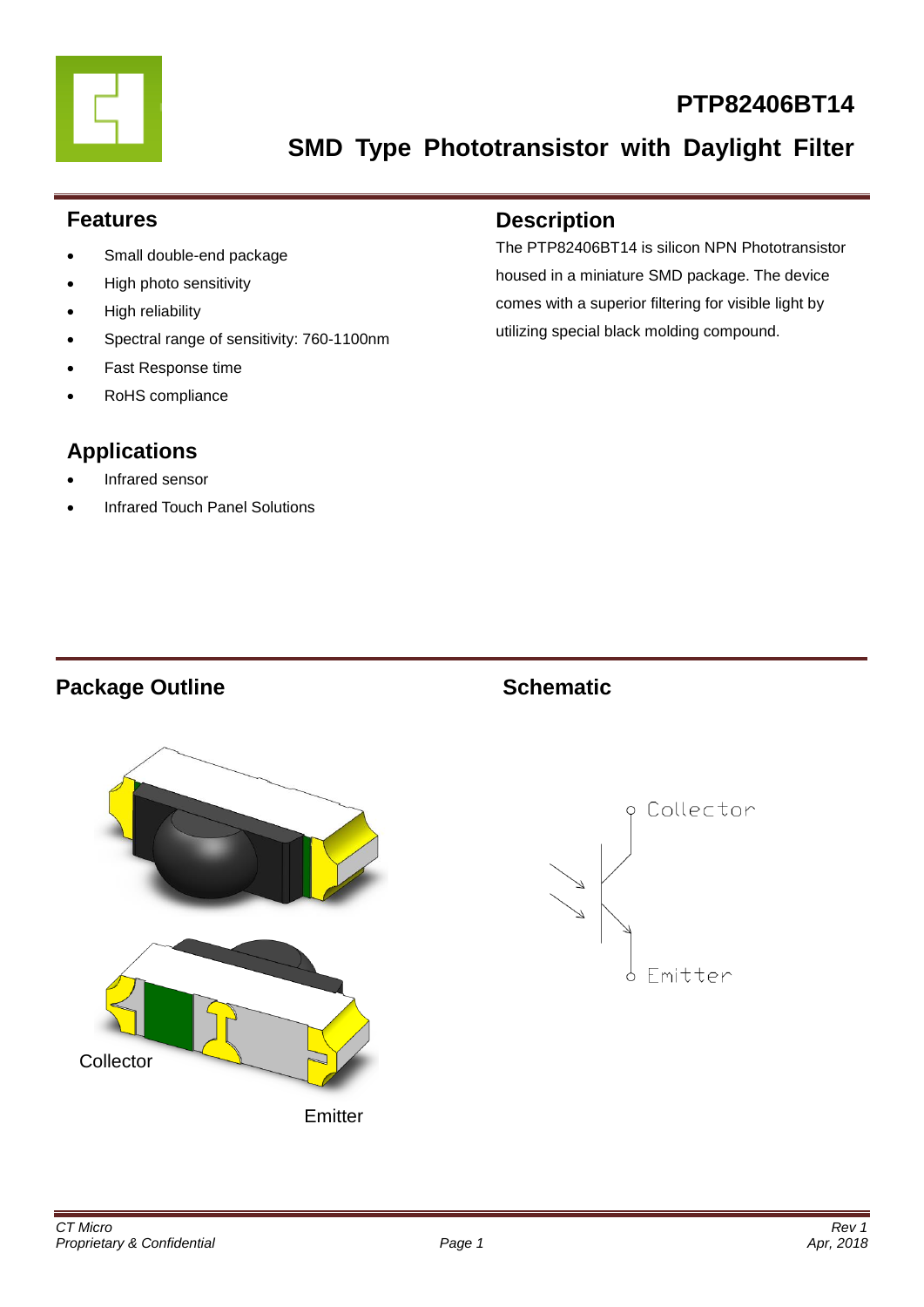

# **Absolute Maximum Rating at 25<sup>0</sup>C**

| <b>Symbol</b>                | <b>Parameters</b>                | <b>Ratings</b> | <b>Units</b> | <b>Notes</b> |
|------------------------------|----------------------------------|----------------|--------------|--------------|
| Ic                           | <b>Collector Current</b>         | 20             | mA           |              |
| <b>B</b> <sub>vceo</sub>     | <b>Collector-Emitter Voltage</b> | 35             | V            |              |
| <b>B</b> <sub>vECO</sub>     | <b>Emitter-Collector Voltage</b> | 5              | V            | 2            |
| ${\mathsf T}_{\mathsf{opr}}$ | <b>Operating Temperature</b>     | $-40 - +85$    | $\rm ^{0}C$  |              |
| $T_{\text{stg}}$             | Storage Temperature              | $-40 - +100$   | $\rm ^{0}C$  |              |
| $\mathsf{T}_{\mathsf{sol}}$  | <b>Soldering Temperature</b>     | 260            | $\rm ^{0}C$  | 3            |
| $P_{to}$                     | <b>Total Power Dissipation</b>   | 150            | mW           |              |

### **Optical Characteristics**

| <b>Symbol</b>          | <b>Parameters</b>       | <b>Test Conditions</b> | Min | Typ | Max  | <b>Units</b> | <b>Notes</b> |
|------------------------|-------------------------|------------------------|-----|-----|------|--------------|--------------|
| λ                      | Spectral Bandwidth      |                        | 700 |     | 1100 | nm           |              |
| $\lambda_{\mathsf{P}}$ | <b>Peak Sensitivity</b> |                        | -   | 880 | -    | nm           |              |
| $\theta$ 1/2           | View Angle at X axis    | $V$ cF=5 $V$           | ۰   | ±50 | -    | deg          |              |
|                        | View Angle at Y axis    |                        |     | ±35 | ۰    |              | 4            |

### **Electrical Characteristics**

| <b>Symbol</b> | <b>Parameters</b>              | <b>Test Conditions</b>                     | Min                                                                       | <b>Typ</b> | <b>Max</b> | <b>Units</b> | <b>Notes</b> |
|---------------|--------------------------------|--------------------------------------------|---------------------------------------------------------------------------|------------|------------|--------------|--------------|
| <b>I</b> CEO  |                                | $Ee=0mW/cm^2$                              | 100<br>۰<br>٠<br>0.4<br>۰.<br>$\overline{\phantom{0}}$<br>0.5<br>1.0<br>٠ |            |            |              |              |
|               | Dark Current                   | $Vce = 20V$                                |                                                                           | nA         |            |              |              |
| VCE(sat)      | Collector-Emitter              | $Ee=1mW/cm^2$                              |                                                                           |            |            | V            |              |
|               | <b>Saturation Voltage</b>      | $lc=0.5mA$                                 |                                                                           |            |            |              |              |
| lc            |                                | $Ee=1mW/cm^2$                              |                                                                           |            | mA         |              |              |
|               | <b>Collector Light Current</b> | λ <sub>P</sub> =940nm, V <sub>CE</sub> =5V |                                                                           |            |            |              |              |
| $C_T$         |                                | $Ee=0mW/cm^2$                              |                                                                           |            |            |              |              |
|               | <b>Terminal Capacitance</b>    | $f=1$ MHz, $VCE=5V$                        | ٠                                                                         | 3.80       | ٠          | pF           |              |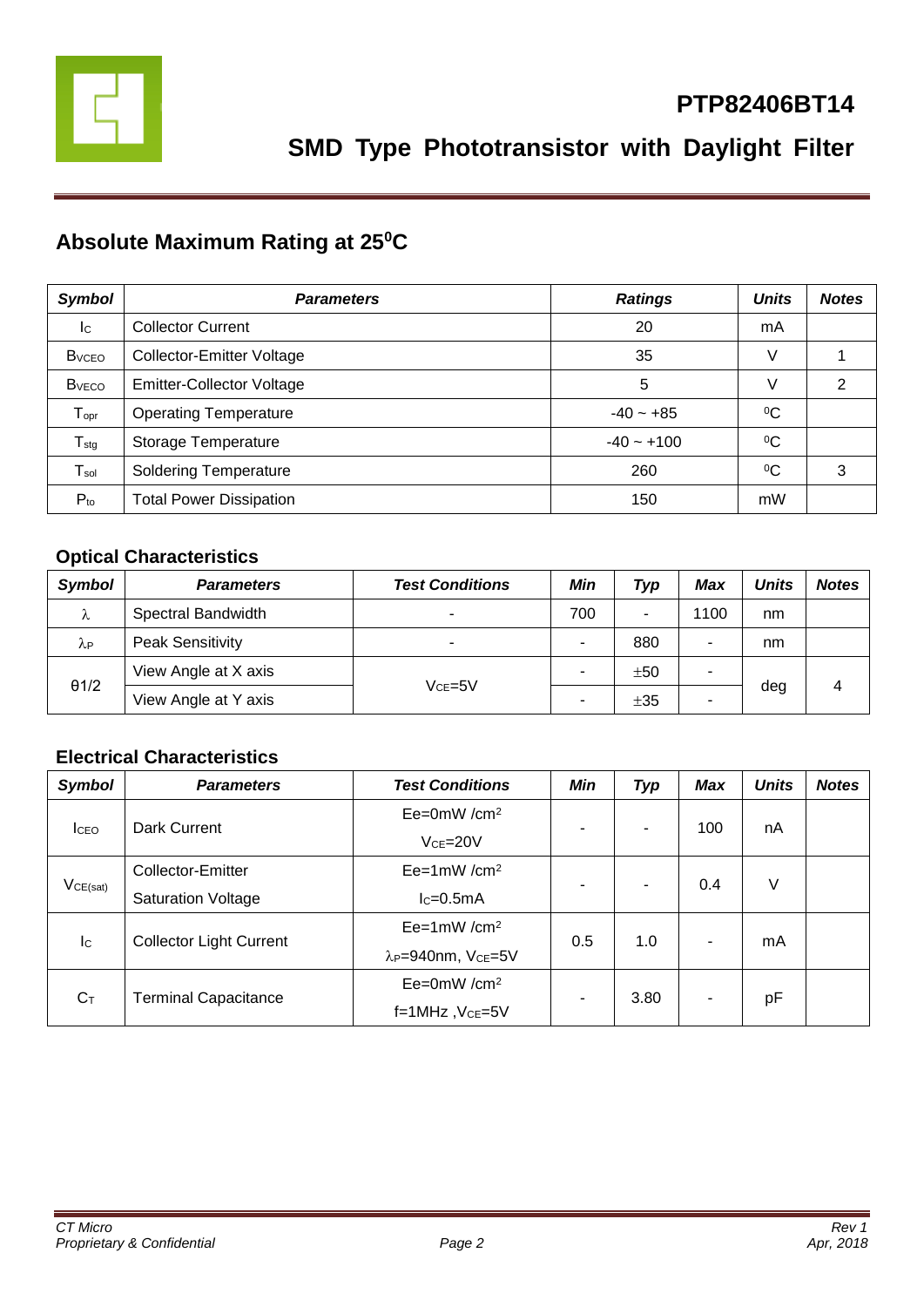

# **PTP82406BT14**

# **SMD Type Phototransistor with Daylight Filter**

### **Switching Characteristics**

| <b>Symbol</b>   | <b>Parameters</b>   | <b>Test Conditions</b>                                     | Min | Typ | <b>Max</b> | <b>Units</b> | <b>Notes</b> |
|-----------------|---------------------|------------------------------------------------------------|-----|-----|------------|--------------|--------------|
| tr              | <b>Rise Time</b>    | $V_{ce}$ = 5V, R <sub>L</sub> = 100 $\Omega$<br>$lc=1.0mA$ |     | 6   | -          | μs           | 5            |
|                 | <b>Fall Time</b>    |                                                            |     |     | -          |              |              |
| $t_{\text{on}}$ | Turn on Delay Time  |                                                            |     | 11  | ۰          |              |              |
| toff            | Turn off Delay Time |                                                            |     | 7.9 | -          |              |              |

#### **Notes:**

- 1 : Test conditions : Ic=100μA, Ee=0mW/cm<sup>2</sup>.
- 2 : Test conditions : I<sub>E</sub>=100μA, Ee=0mW/cm<sup>2</sup>.
- 3 : Soldering time≦5 seconds.
- 4 : Test condition :



5 : Test circuit :

.

#### Detector



Switching Time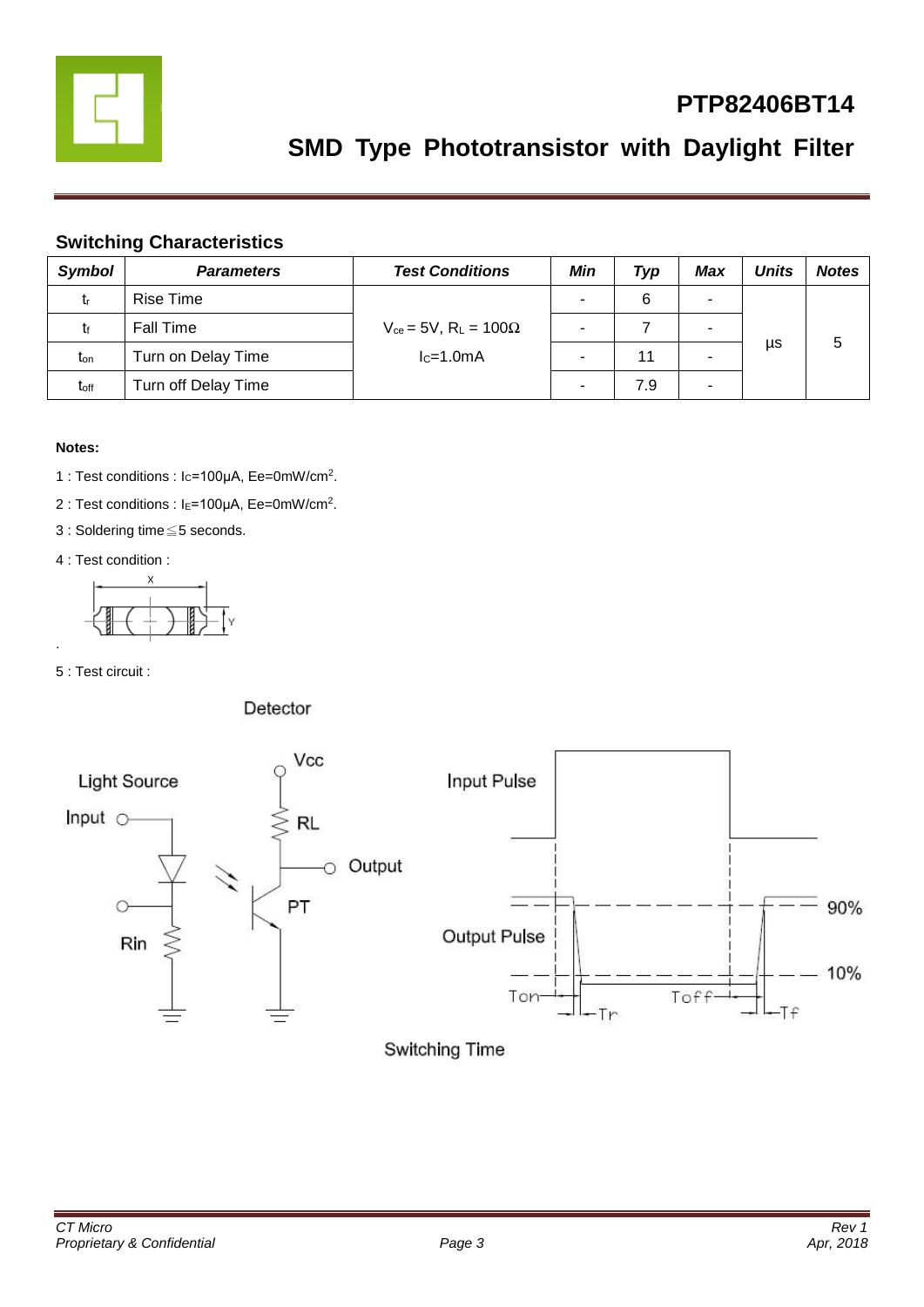

**SMD Type Phototransistor with Daylight Filter**

# **Typical Characteristic Curves**

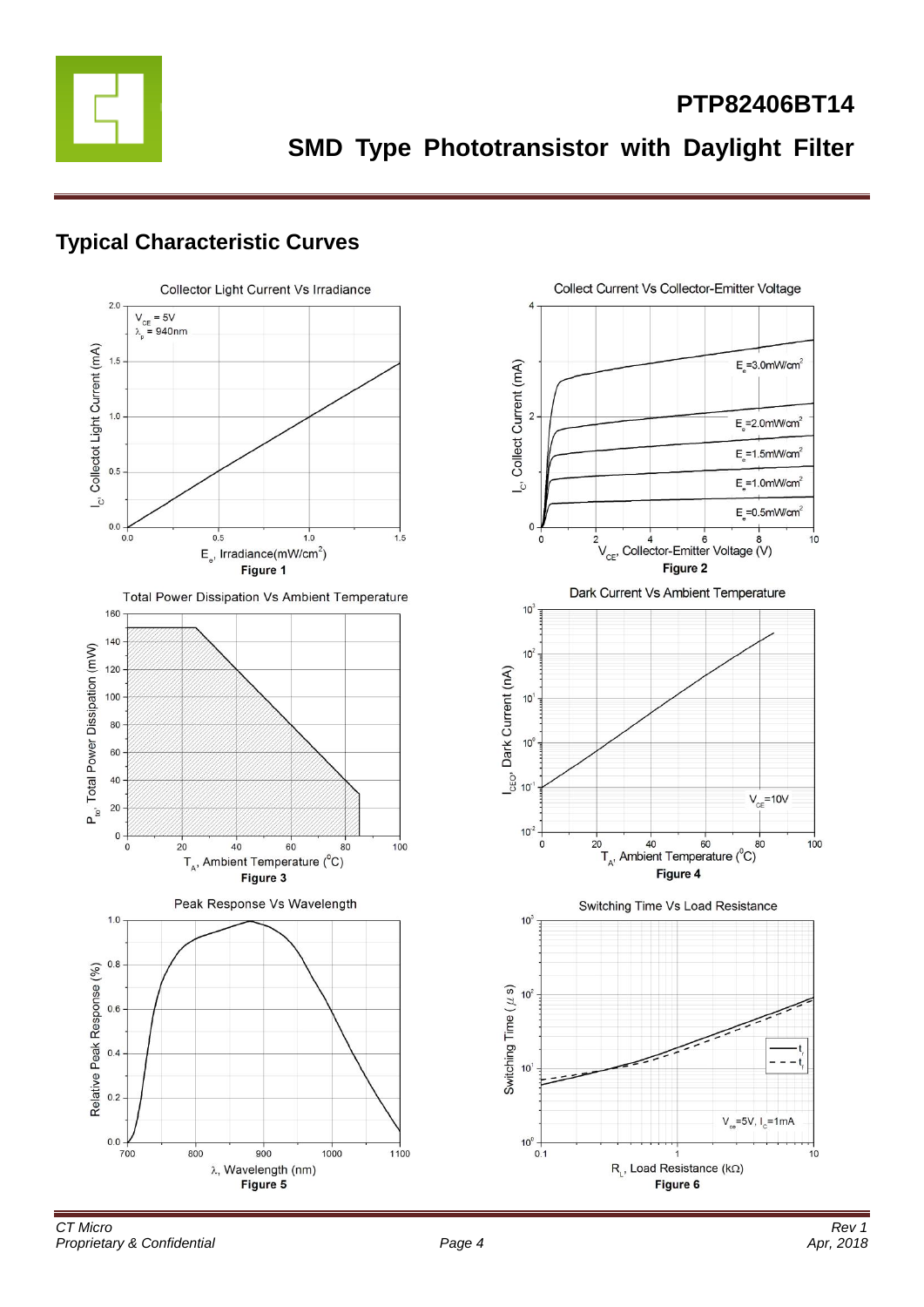

# **Typical Characteristic Curves**

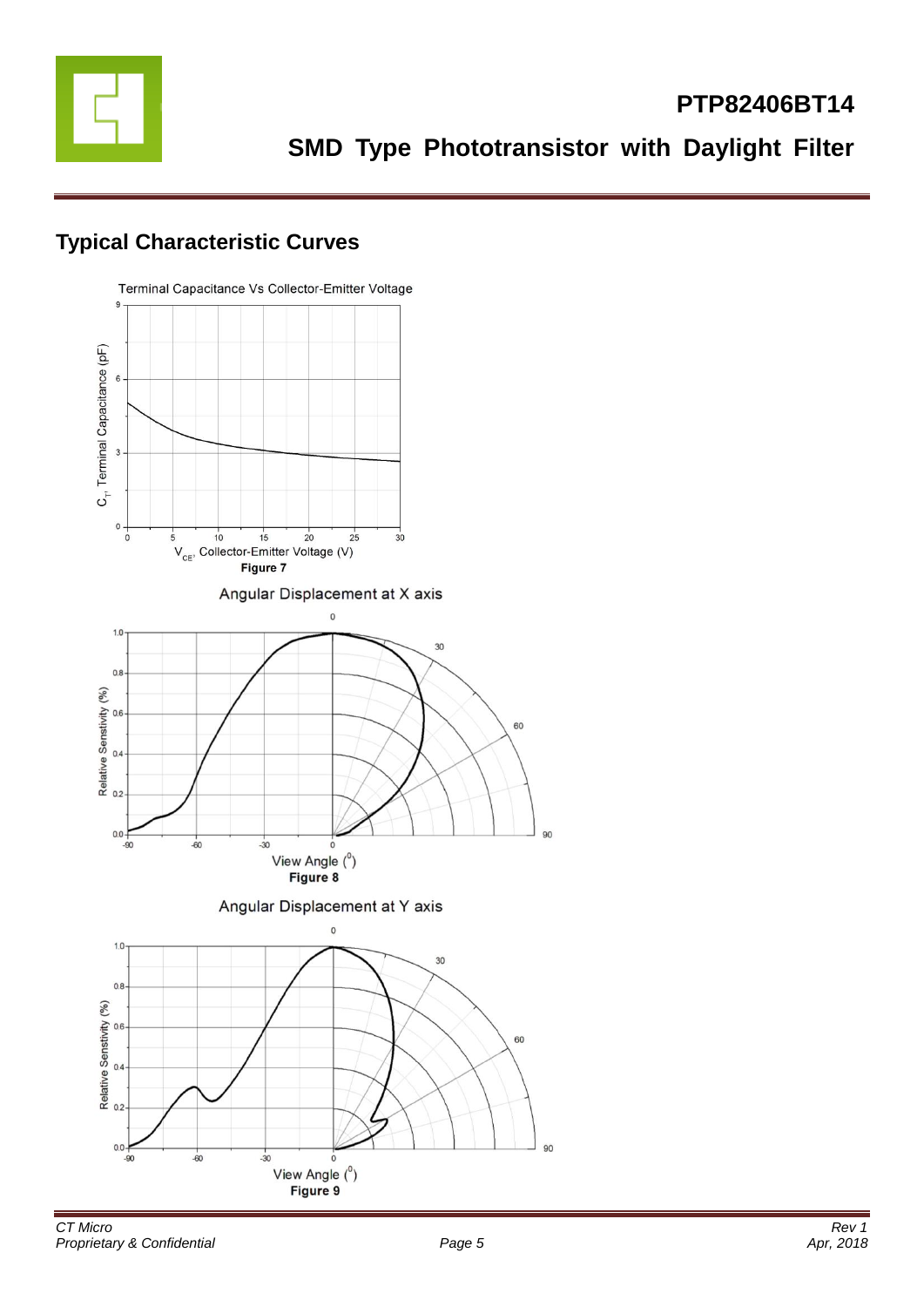

### **Package Dimension** *All dimensions are in mm, unless otherwise stated*



# **Recommended Soldering Mask** *All dimensions are in mm, unless otherwise stated*



### **Ordering Information**

| <b>Part Number</b> | <b>Description</b> | <b>Quantity</b> |
|--------------------|--------------------|-----------------|
| PTP82406BT14       | Tape & Reel        | 5000 pcs        |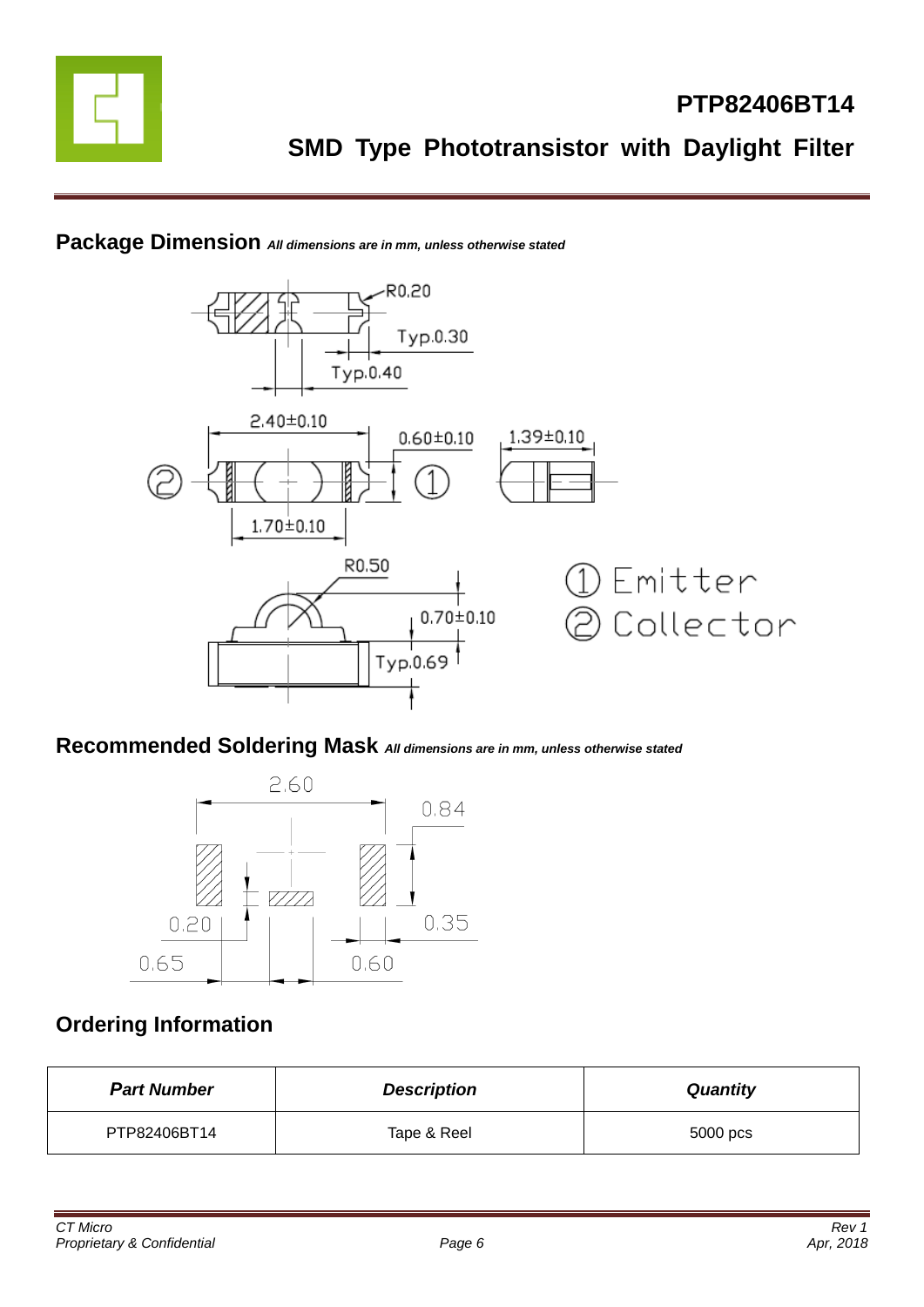



# **Reel Dimension** *All dimensions are in mm, unless otherwise stated*

**Tape Dimension** *All dimensions are in mm, unless otherwise stated*

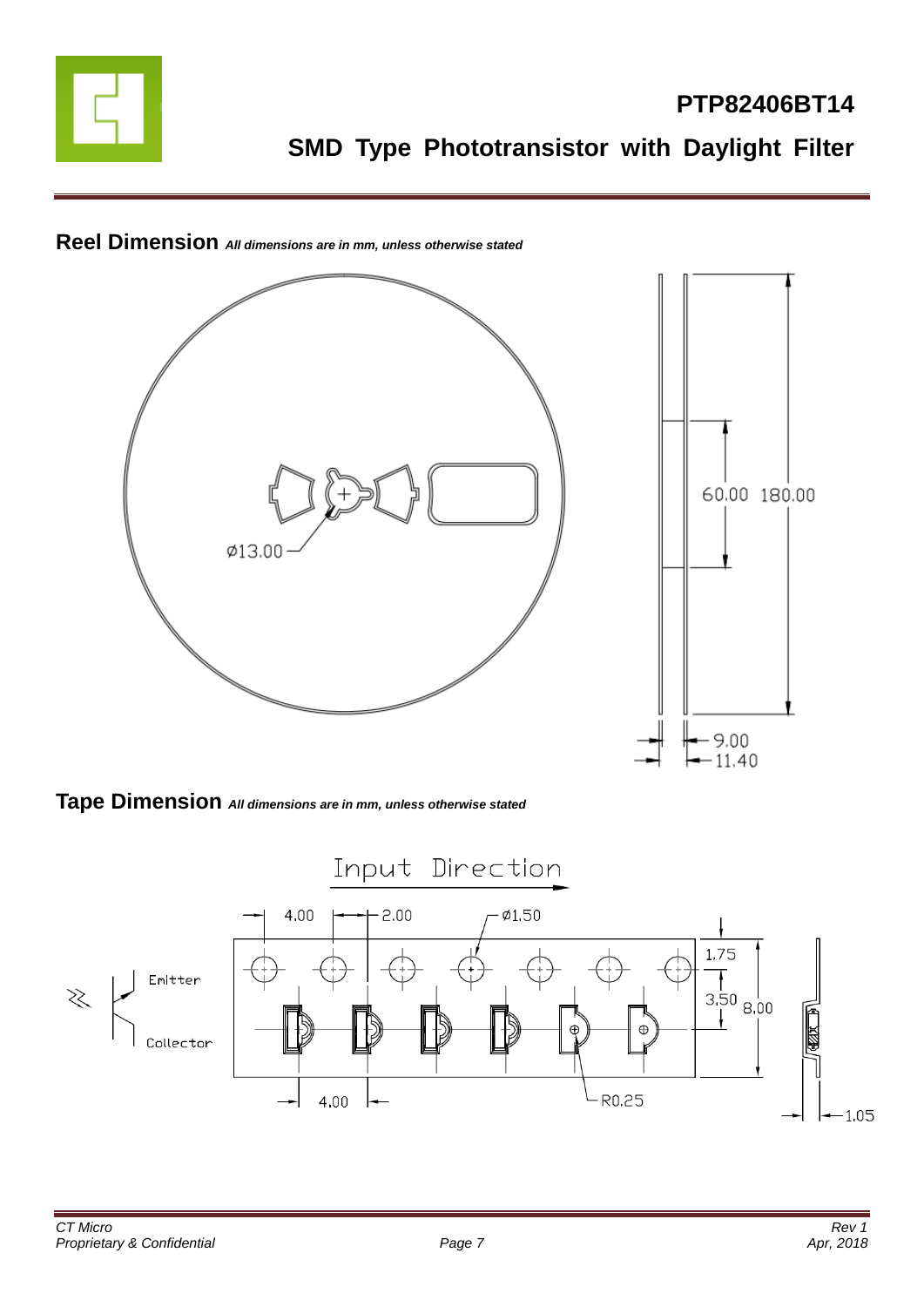

# **Label Form Specification**



Part no: CTM Production Number Serial no: Production Number Lot no: Lot number Q'ty: Packing Quantity Date Code: Manufacture Date Bin Code: Ic Ranks MADE IN CHINA: Production Place

# **Storage Condition**

- 1. Do not open moisture proof bag before the products are ready to use.
- 2. The moisture barrier bag should be stored at 30°C and 90%R.H. max. before opening. Shelf life of non-opened bag is 12 months after the bag sealing date.
- 3. After opening the moisture barrier bag floor life is 168h at 30°C/60%RH. max. Unused LEDs should be resealed into moisture barrier bag. (Refer to J-STD-020 Standard)
- 4. If the moisture absorbent material has faded away or the LEDs have exceeded the storage time, baking treatment should be performed using the J-STD-033 Standard conditions.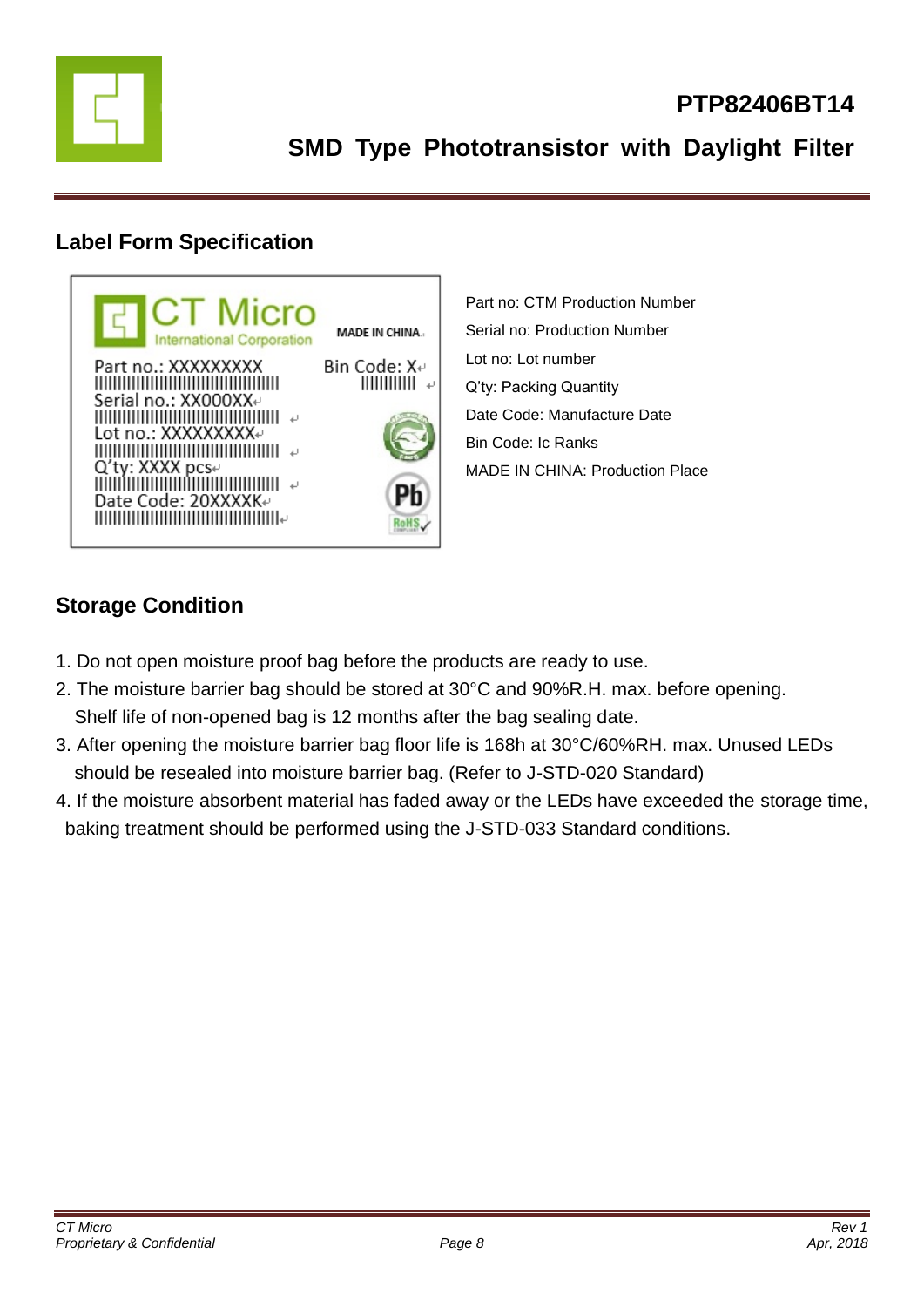

# **PTP82406BT14**

**SMD Type Phototransistor with Daylight Filter**

### **Reflow Profile**



| <b>Profile Feature</b>                     | <b>Pb-Free Assembly Profile</b>                   |
|--------------------------------------------|---------------------------------------------------|
| Temperature Min. (Tsmin)                   | $150^{\circ}$ C                                   |
| Temperature Max. (Tsmax)                   | $200^{\circ}$ C                                   |
| Time (ts) from (Tsmin to Tsmax)            | 60-120 seconds                                    |
| Ramp-up Rate $(tL$ to t <sub>P</sub> )     | 3°C/second max.                                   |
| Liquidous Temperature (TL)                 | $217^{\circ}$ C                                   |
| Time $(t_L)$ Maintained Above $(T_L)$      | $60 - 150$ seconds                                |
| Peak Body Package Temperature              | $260^{\circ}$ C +0 $^{\circ}$ C / -5 $^{\circ}$ C |
| Time (t <sub>P</sub> ) within 5°C of 260°C | 30 seconds                                        |
| Ramp-down Rate ( $T_P$ to $T_L$ )          | 6°C/second max                                    |
| Time 25°C to Peak Temperature              | 8 minutes max.                                    |